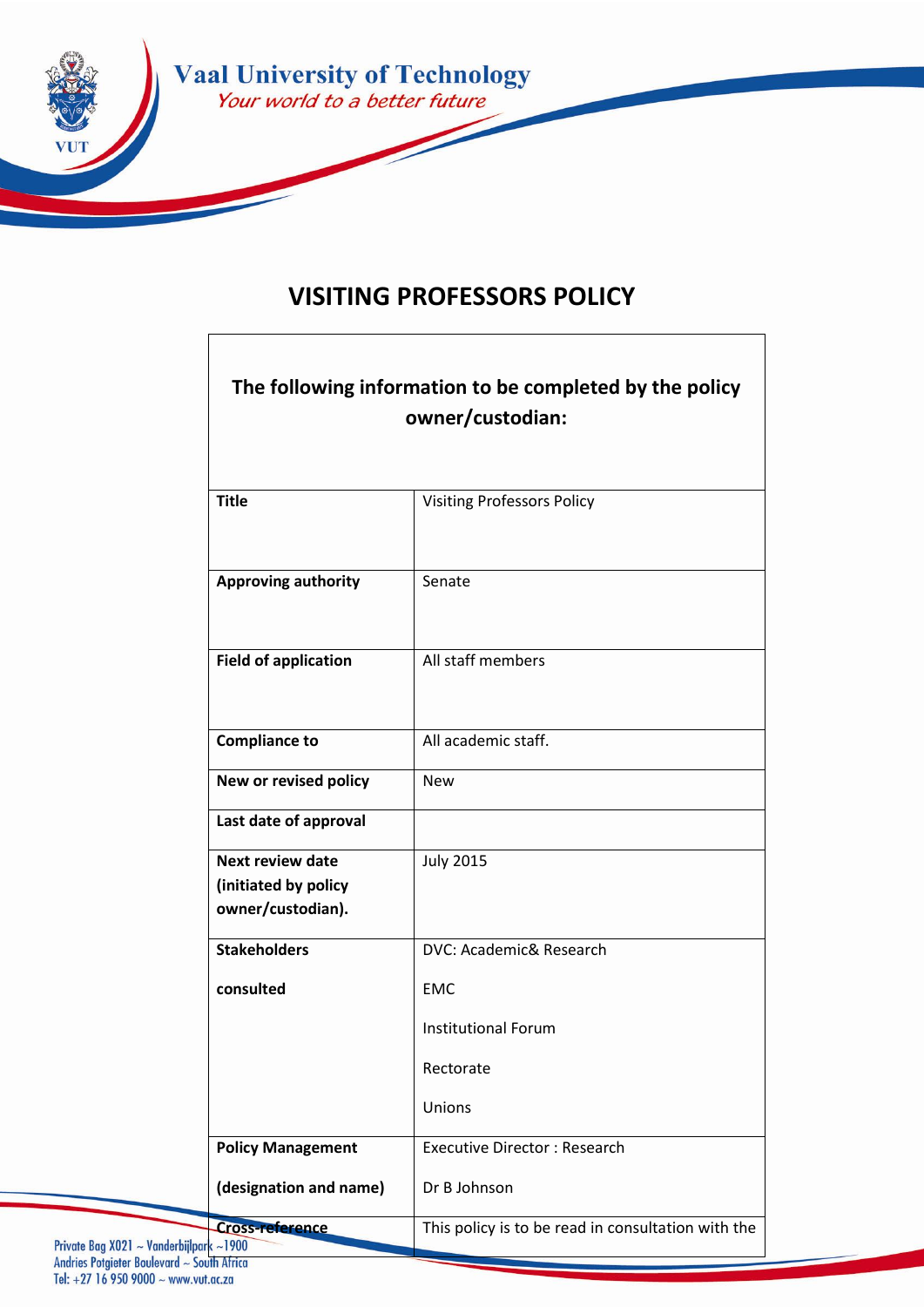|                               | Research and the Human Resource Policies |
|-------------------------------|------------------------------------------|
| Language edited               | YES / NO                                 |
| <b>Scrutinised by a legal</b> |                                          |
| person                        | YES/NO                                   |

#### **TABLE OF CONTENTS PAGE**

- 1. Definition 4 2. Purpose 4
- 3. Scope 4
- 4. Appointment Criteria 4
- 5. Term of Appointment 5
- 6. Compensation 5
- 7. Appointment Process 5
- 8. Restrictions 5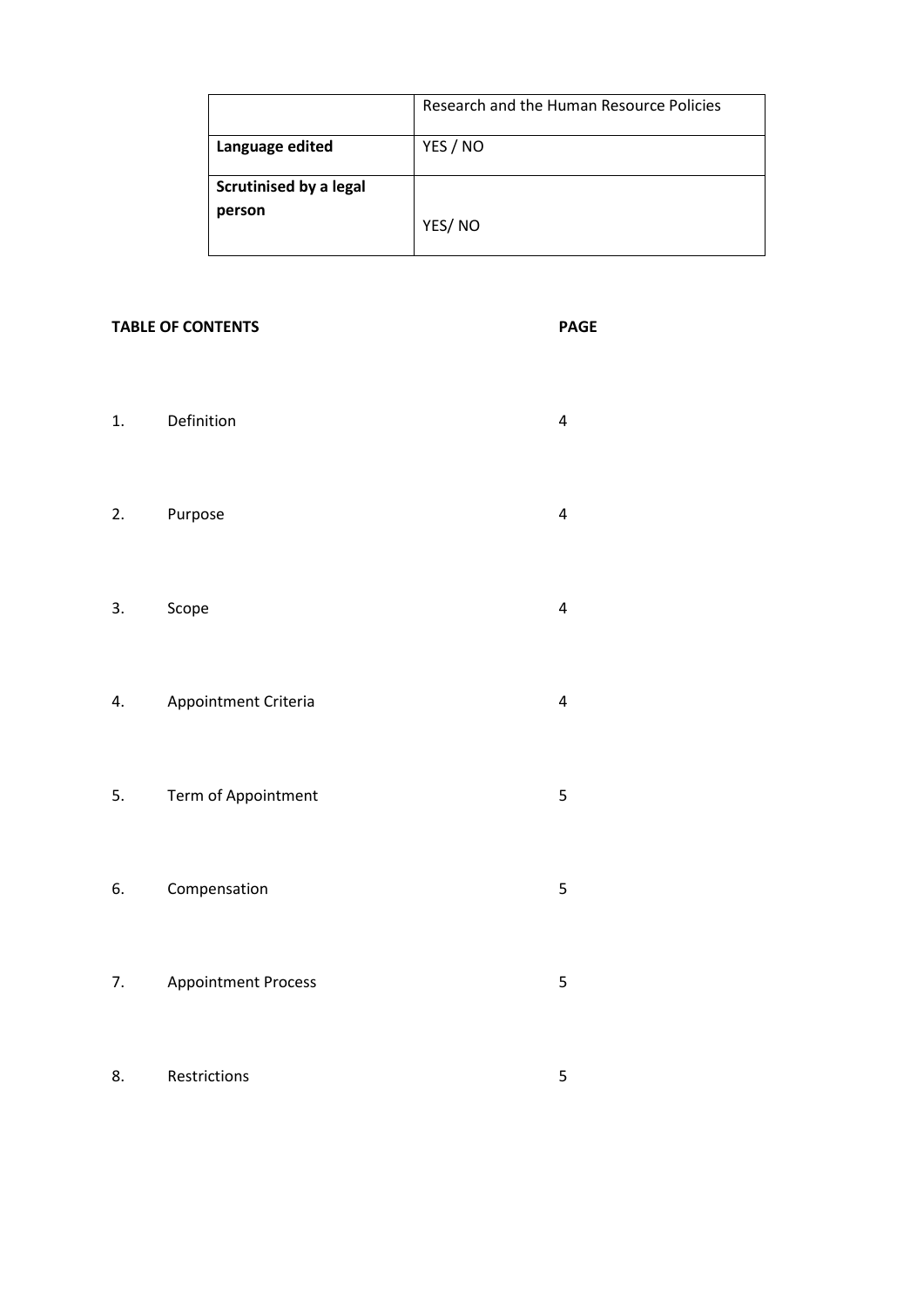#### APPENDIX A: PROFORMA FOR APPLICATION

APPENDIX B : PURPOSE OF AWARD

APPENDIX C : REPORT

# **VISITINGPROFESSORS POLICY**

The Vaal University of Technology is growing its research culture and developing an appropriate curriculum as a University of Technology. As part of this process Visiting Professors may play a key role in providing support and additional capacity in stimulating research, supporting research development and developing the institutions qualification offerings.

# **1. Definition**

The Visiting prefix is used to designate one who:

- 1.1Is appointed temporarily to perform the duties of the title to which the prefix is attached; and
- 1.2 Either has held, is on leave from, or is retired from an academic or research position at another educational institution; or whose research, creative activities or professional achievement makes a Visiting appointment appropriate.

#### **2. Purpose**

To ensure consistency across faculties the following principles will apply when appointing Visiting Professors.

#### **3. Scope**

These principles apply to all Visiting Professors across all areas of the University.

#### **4. Appointment Criteria**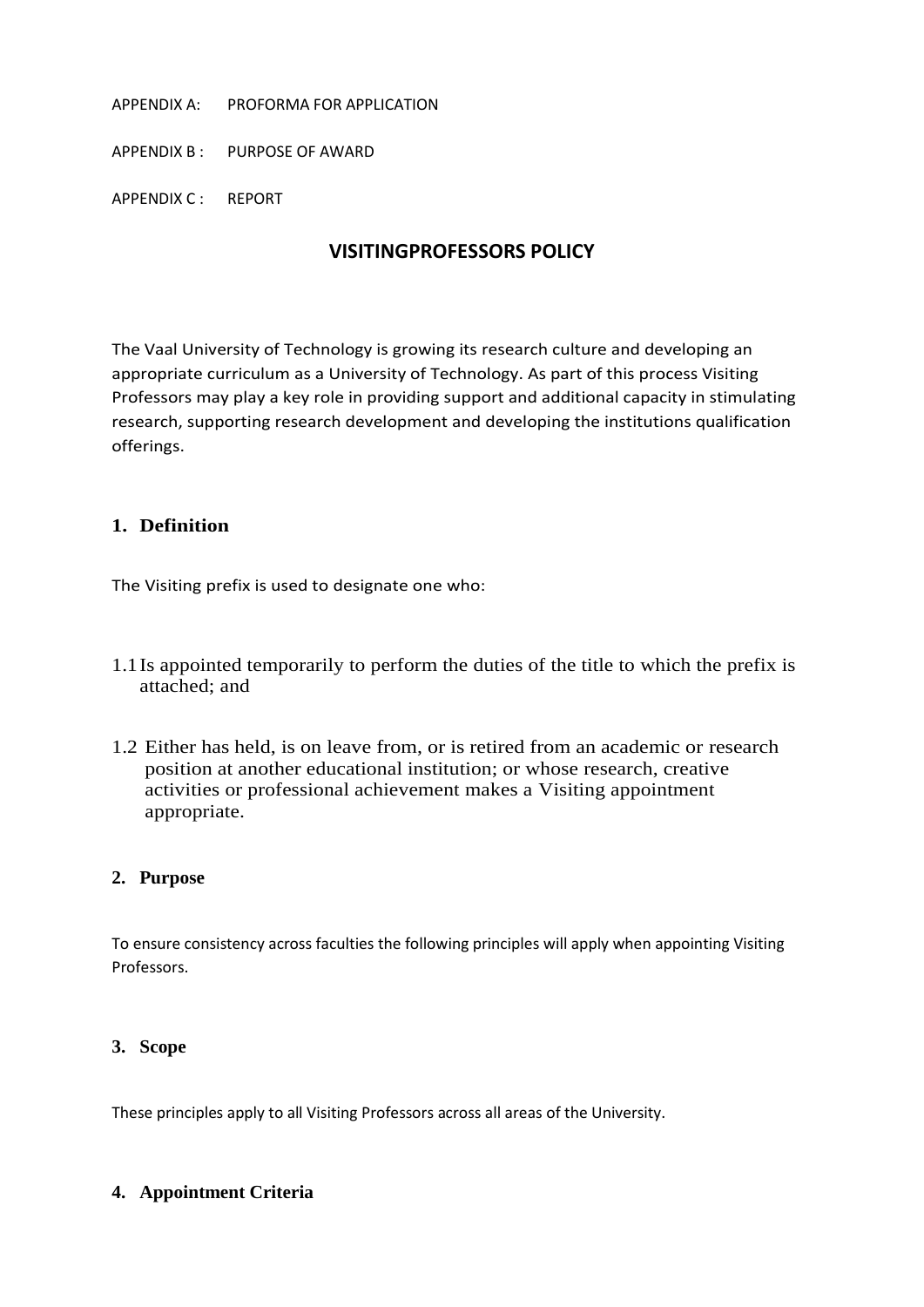- a. A scholarwhoin his/herown Universityorresearch institution holdsa position of fullProfessor,orwho,intheopinionof theVice-Chancellor, wouldmeettherequirementsforaProfessor in this institution,and isvisiting a Facultyof thisUniversitytocarryoutteaching andresearchworkiseligible for appointmentnormallyfor a period notexceeding six(6)months.
- b. TheVisitingProfessorwillreport to the Head of Department and Executive Dean of the facultyinwhich theappointmentismade and will remain in thatFacultyfor the durationoftheappointment.
- c. Visiting Professorswill besubjecttothepoliciesoftheUniversityand the Facultyinwhich theyareserving and will workunderthegeneraldirectionof the Deputy Vice Chancellor: Academic and Research fortheterm of theirappointment.
- d. Visiting Professorswill beexpectedtocontributetotheacademicdevelopment of the Facultytowhich theyareappointedbywayof their involvementin teaching,research,orother scholarlyactivity.
- e. Beforerecommending theappointmentof a Visiting Professortothe Deputy Vice-Chancellor, the Executive Dean and the Head of Department will besatisfiedthat theVisitingProfessor'sproposed activitiesareconsistentwith theobjectivesof theFacultyand thatfacilitiesareavailabletosupporttheVisitingProfessor's activities.
- f. Appointmentasa VisitingProfessorentitlestheappointeetoofficeand/or laboratoryaccommodation,and accesstothelibrary,computing and other facilitieswhich are normallyavailabletotheUniversity'sacademicstaff.
- g. A Visiting Professor,forallpurposesof courtesyand on ceremonial occasions, is regarded asaProfessorof theUniversity, may be a member of the departmental and faculty boards butshallnotbeeligibletobea memberofthe Academic Senate of the University.
- h. Appointmentasa VisitingProfessormaybeterminated bythe Deputy Vice Chancelloror the Visiting Professor bythe givingofone(1)weeknoticein writing.

# **5. Term of Appointment**

Each appointment or reappointment with a Visiting prefix shall not exceed one year. The total period of consecutive service shall not exceed two years.

If the appointee is later considered for transfer to another department or faculty, the proposal for such transfer shall be treated as a new appointment.